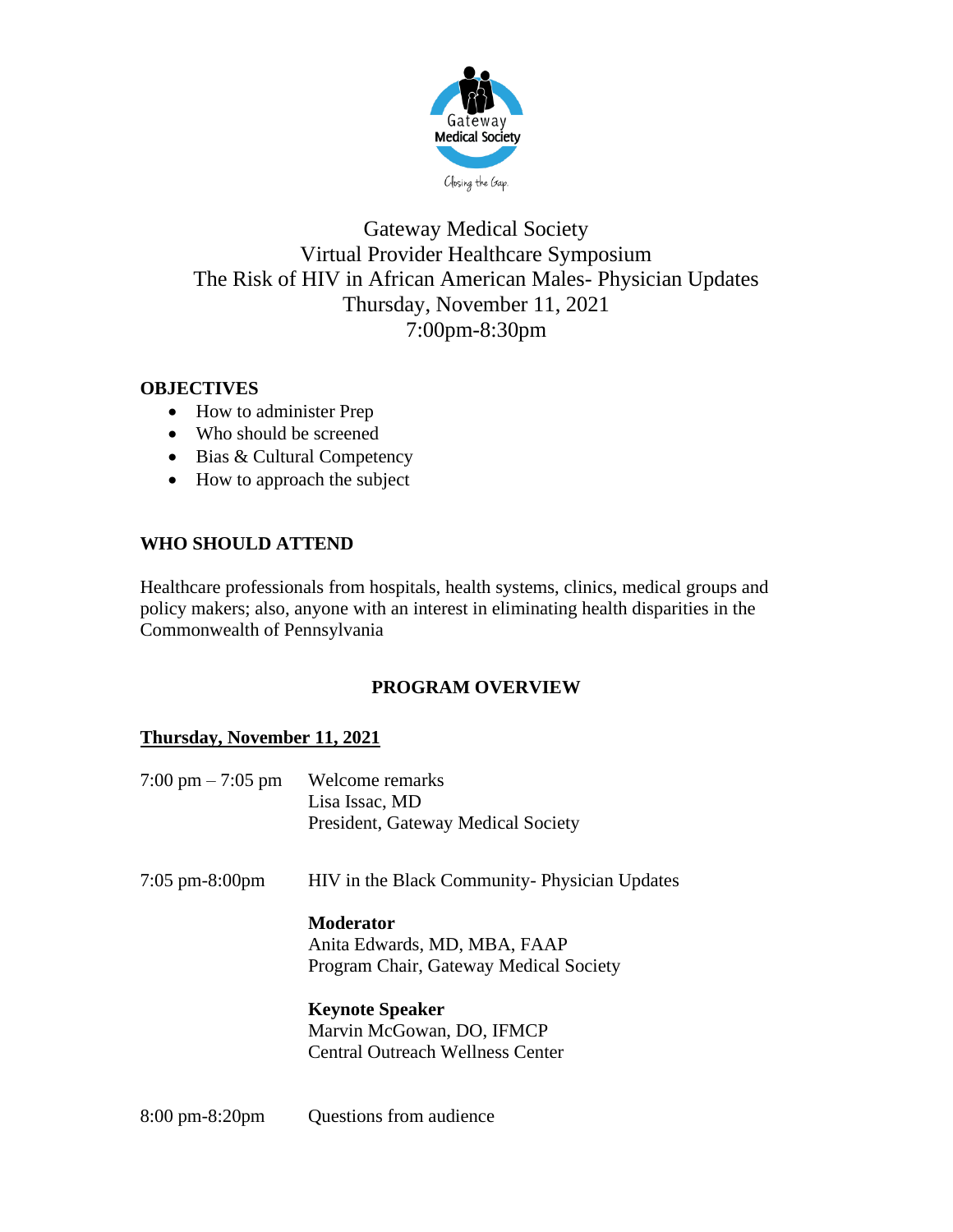

8:20pm Closing Remarks Anita Edwards, MD, MBA, FAAP Program Chair, Gateway Medical Society

8:30pm Adjournment

# *Thank You for Attending*

In support of improving patient care, this activity has been planned and implemented by the University of Pittsburgh and Gateway Medical Society. The University of Pittsburgh is jointly accredited by the Accreditation Council for Continuing Medical Education (ACCME), the Accreditation Council for Pharmacy Education (ACPE), and the American Nurses Credentialing Center (ANCC), to provide continuing education for the healthcare team.

Physician (CME)

The University of Pittsburgh designates this live activity for a maximum of 1.5 *AMA PRA Category 1 Credits™.* Physicians should claim only the credit commensurate with the extent of their participation in the activity.

Nursing (CNE) The maximum number of hours awarded for this Continuing Nursing Education activity is 1.5 contact hours.

Other health care professionals will receive a certificate of attendance confirming the number of contact hours commensurate with the extent of participation in this activity.

#### **Disclaimer Statement**

*The information presented at this CME program represents the views and opinions of the individual presenters, and does not constitute the opinion or endorsement of, or promotion by, the UPMC Center for Continuing Education in the Health Sciences, UPMC / University of Pittsburgh Medical Center or Affiliates and University of Pittsburgh School of Medicine. Reasonable efforts have been taken intending for educational subject matter to be presented in a balanced, unbiased fashion and in compliance with regulatory requirements. However, each program attendee must always use his/her own personal and professional judgment when considering further application of this information, particularly as it may relate to patient diagnostic or treatment decisions including, without limitation, FDA-approved uses and any off-label uses.*